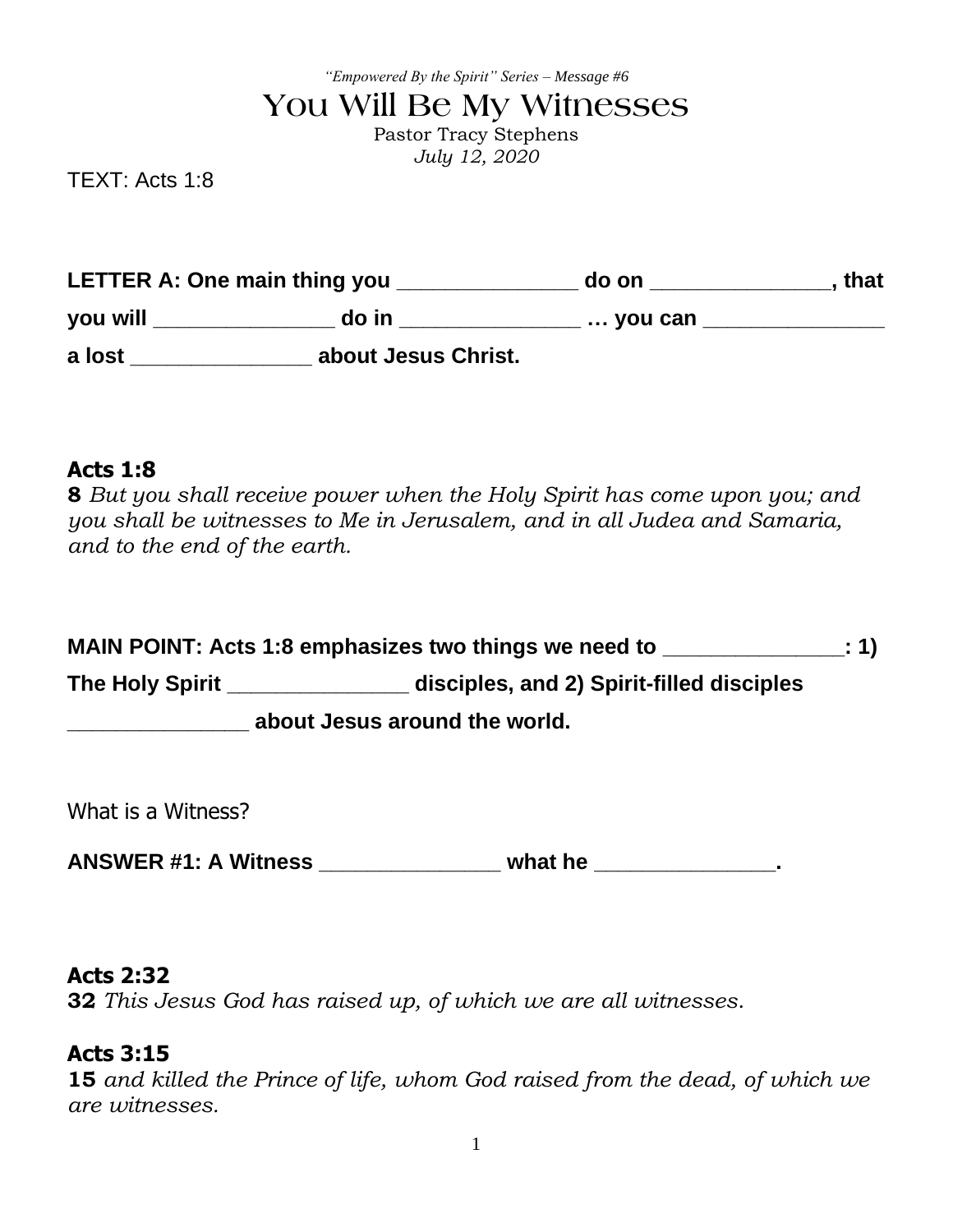# **Acts 10:39-41**

**39** *And we are witnesses of all things which He did both in the land of the Jews and in Jerusalem, whom they killed by hanging on a tree*. **40** *Him God raised up on the third day, and showed Him openly,* **41** *not to all the people, but to witnesses chosen before by God, even to us who ate and drank with Him after He arose from the dead*.

# **Acts 13:30-31**

**30** *But God raised Him from the dead*. **31** *He was seen for many days by those who came up with Him from Galilee to Jerusalem, who are His witnesses to the people*.

# **Acts 22:14-15**

**14** *Then he said*, "*The God of our fathers has chosen you that you should know His will, and see the Just One, and hear the voice of His mouth*. **15** *For you will be His witness to all men of what you have seen and heard*."

|                                               | LETTER B: A __________________ is a person who _________________________________         | the |
|-----------------------------------------------|------------------------------------------------------------------------------------------|-----|
| _________________________ about Jesus Christ. |                                                                                          |     |
|                                               | ANSWER #2: A Witness ___________________ what he has ________________.                   |     |
|                                               | LETTER C: You can _______________________ Jesus _________________________________ and    |     |
|                                               | ____________________, and have a relationship with Him because He                        |     |
|                                               | _______________________ from the ___________________, and is ____________________ today. |     |

**1 John 1:1-2**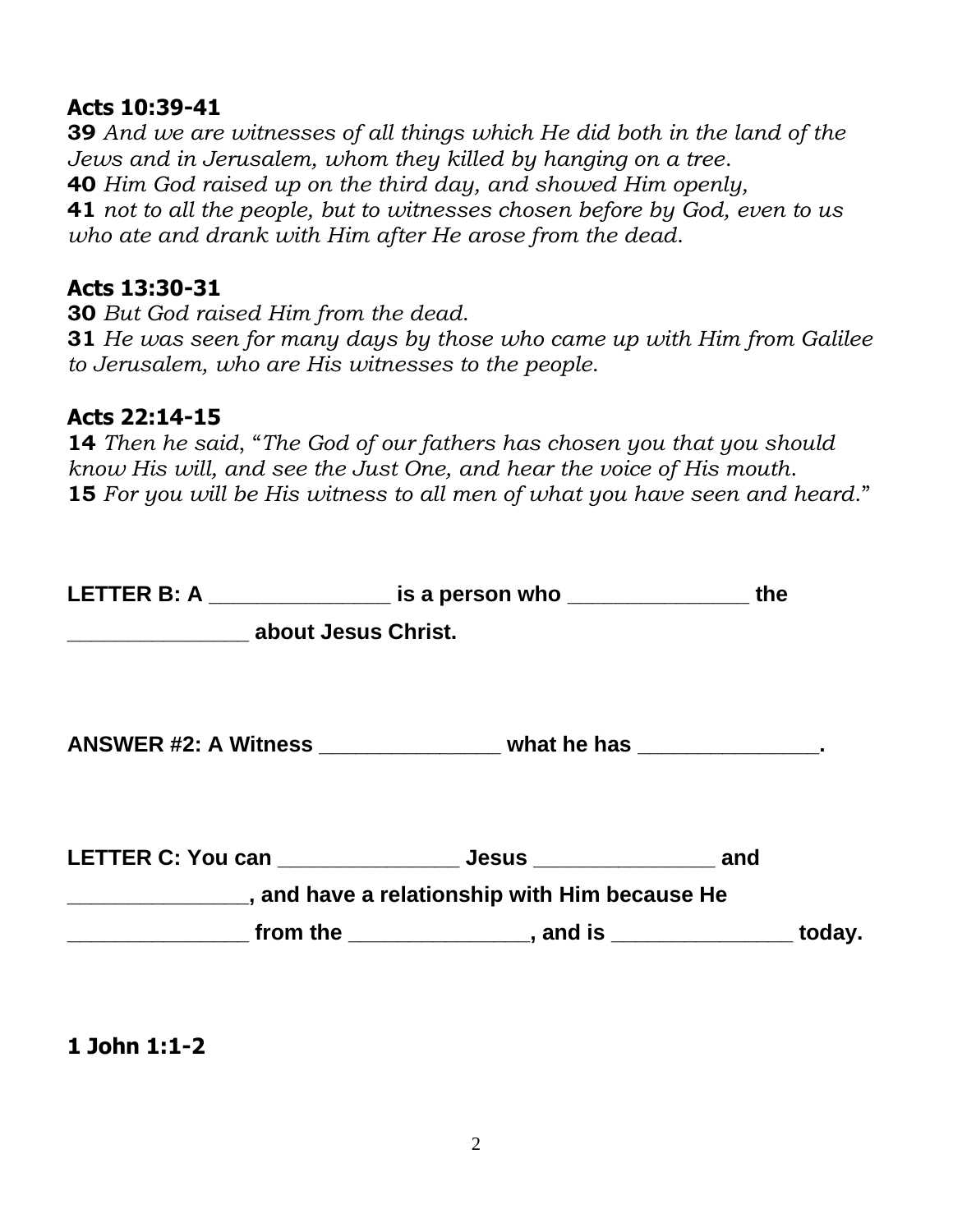**1** *That which was from the beginning, which we have heard, which we have seen with our eyes, which we have looked upon, and our hands have handled, concerning the Word of life*—

**2** *the life was manifested, and we have seen, and bear witness, and declare to you that eternal life which was with the Father and was manifested to us*—

**LETTER D: There are three stages here: 1) Christ \_\_\_\_\_\_\_\_\_\_\_\_\_\_\_ on earth, 2) We \_\_\_\_\_\_\_\_\_\_\_\_\_\_\_ him personally, 3) We now \_\_\_\_\_\_\_\_\_\_\_\_\_\_\_ him to you.**

**LETTER E: There's a big difference between \_\_\_\_\_\_\_\_\_\_\_\_\_\_\_ and** 

**\_\_\_\_\_\_\_\_\_\_\_\_\_\_\_.**

| <b>ANSWER #3: A Witness</b> |  | to the end. |  |
|-----------------------------|--|-------------|--|
|                             |  |             |  |

*I mean to go right on until the crown is won; I mean to fight the fight of faith till life on earth is done. I'll nevermore turn back, defeat I shall not know, For God will give me victory if onward I shall go.*

> *I'm going on, I'm going on, Unto the final triumph, I'm going on; I'm going on, I'm going on, Unto the final triumph, I'm going on.*

*Should opposition come, should foes obstruct my way, Should persecution's fires be lit, as in the ancient day— With Jesus by my side, His peace within my soul, No matter if the battle's hot, I mean to win the goal.*